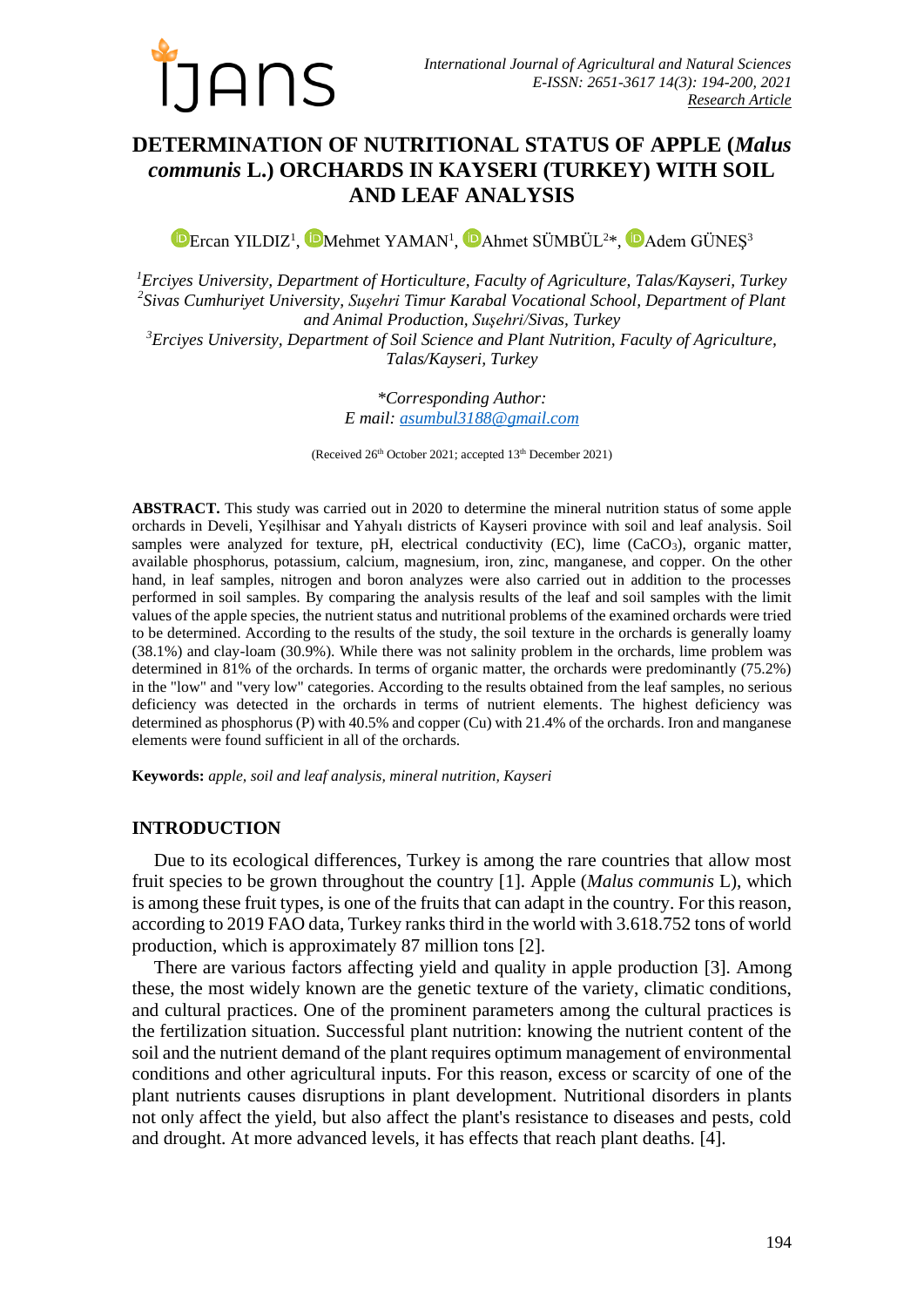A correct and balanced plant nutrition program can be made by knowing both the current nutritional status of the plant and the useful amounts of nutrients in the soil. In this way, the condition of the nutrients that are present in the soil and cannot be taken up by the plant are determined and necessary interventions are made. In this regard, both in our country and abroad, studies are carried out and continue to be done to determine the areas where nutrient deficiency is observed or can be seen in fruit trees and to determine an accurate plant nutrition plan [5].

In this study, it was aimed to determine the fertility status of soil, and nutrient levels in plants in apple orchards in Develi, Yeşilhisar and Yahyalı districts of Kayseri province. Preliminary information has been obtained for plant nutrition and soil fertility studies to be carried out in the study area in the future. It is envisaged that the results of the research will contribute to increasing the quality and productivity in the agricultural field in the region and will shed light on possible future studies on this subject.

## **MATERIAL AND METHOD**

#### *Material*

The study was carried out in Develi, Yeşilhisar and Yahyalı districts of Kayseri province in 2020. In the study, soil and leaf samples were taken in mid-June and early July from 42 modern apple orchards, which differ in land sizes (at least 10 decares), where trellis systems are used.

Different criteria were used for leaf sampling. These are the samples taken from the leaves that have completed their development on the fruitless annual shoots from 5-6 different points and 10-15 trees depending on the size of the land and the age of the tree. [6]. While sampling, healthy leaves from each side of the tree from the varieties in the orchard were used. Soil sampling was carried out from 0-30 cm depth from the canopy of the trees where the leaf sampling was made and from 3-4 different points according to the orchard size. The samples were mixed homogeneously and turned into a single representative sample.

### *Method*

After the soil samples were air-dried, they were passed through a 2 mm sieve. Particle size distribution was determined by the hydrometer method [7], the pH and salt contents were determined in a 1:2.5 soil-water mixture, and the organic matter content was determined by the Walkley-Black wet combustion method [8]. The lime content in the soil was determined by the Scheibler calcimeter and the manometric method [9]. The amount of phosphorus available to the plant in the samples [10], the amounts of potassium, magnesium, and calcium extractable with molar ammonium acetate according to the ammonium acetate method [11], the concentrations of useful micro elements (zinc, iron, manganese, copper) was detected by extraction with DTPA in the ICP-OES instrument [12].

Leaf samples were washed with water and distilled water as a preliminary step. It was then dried at 65-70 °C until the weight stabilized. The samples were ground to be less than 0.5 mm in size. The total nitrogen content of leaf samples burned by the Kjeldahl method was determined by steam distillation [13]. To determine the amount of other nutrients, the samples were thawed by dry combustion method [14] and then the phosphorus, potassium, calcium, magnesium, iron, zinc, manganese, copper, and boron concentrations of the samples were read in the ICP-OES instrument [15].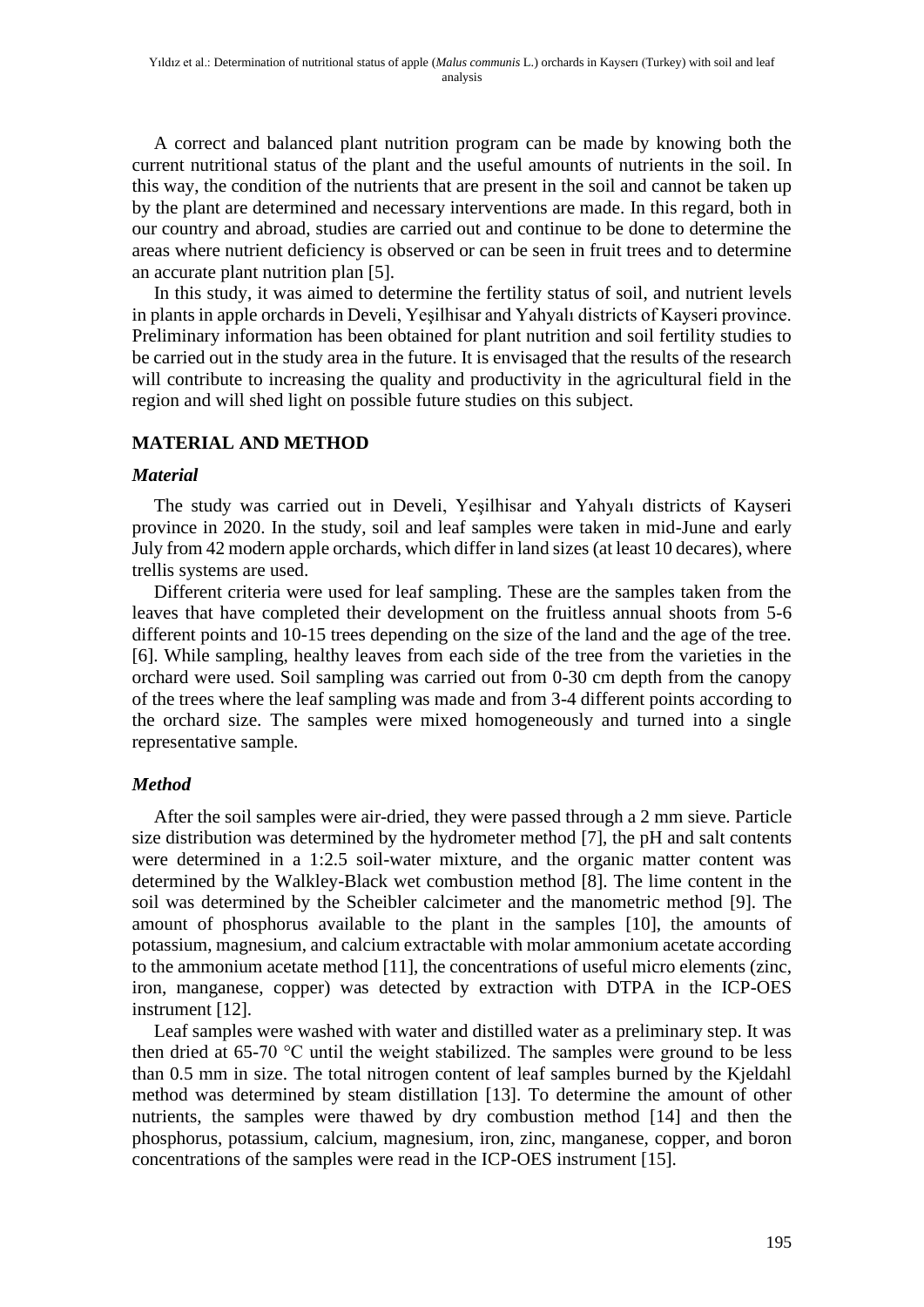## **RESULTS AND DISCUSSION**

Soil textures obtained from soil samples taken from apple orchards and the percentage classification of orchards are given in Table 1. According to this information, the most common soil texture in orchards is loamy soil with 38.1%. After that, clayey-loam soil texture with 30.9% and sandy-loam soil texture with 23.8% were followed. The texture determined with the lowest ratio was silty loam with 2.4% (Table 1). It is the soil texture that significantly determines the movement and retention of water in the soil, the aeration, heating, and nutrient content of the soil [16]. Considering that apple trees show good growth in loamy and sandy loam soils [17], it is seen that the study area is suitable for soil texture.

| <b>Texture</b> | $\frac{6}{9}$ |
|----------------|---------------|
| Loamy          | 38.1          |
| Clay-Loamy     | 30.9          |
| Sandy-Loamy    | 23.8          |
| Clayey         | 4.8           |
| Silty-Loamy    | 2.4           |

*Table 1. Percentage classification of apple orchards according to soil texture*

The lowest value in the EC values determined in the soil in apple orchards is 0.13 dS/m, and the highest EC value is 0.80 dS/m (Table 2). When the EC values of the soils in the study area are compared with the classification values, they are in the "Not salinity" class (Table 3). The pH values of the orchards ranged between 7.5 and 8.5, with an average pH value of 8.1 (Table 2). When 97.6% of the orchards examined within the scope of the study were classified in terms of soil pH, they were in the slightly alkaline class (Table 3). Our study results showed similar results with other studies conducted in apple orchards in different area in Turkey [18, 19, 20, 21]. Soil pH has a significant effect on factors such as beneficial soil bacteria that are effective in plant growth, availability of nutrients and toxicity of nutrients [22]. The optimum pH value for apple varies between 5.6-7.5 [23]. The soils of the region in the study have a slightly high pH value in terms of apple growing. For this reason, importance should be given to the use of acidic fertilizers to bring the soil pH value to the optimum limits so that the apple trees in the region can develop optimally.

| Level       | EC<br>(dS/m) | pH  | lime $(\% )$ | Organic matter $(\% )$ |
|-------------|--------------|-----|--------------|------------------------|
| Minimum     | 0.13         | 7.5 | 1.63         | 0.64                   |
| Maximum     | 0.80         | 8.5 | 50.57        | 2.54                   |
| <b>Mean</b> | 0.41         | 8.1 | 26.12        | 1.53                   |

*Table 2. Some physical and chemical properties of soils belonging to apple orchards*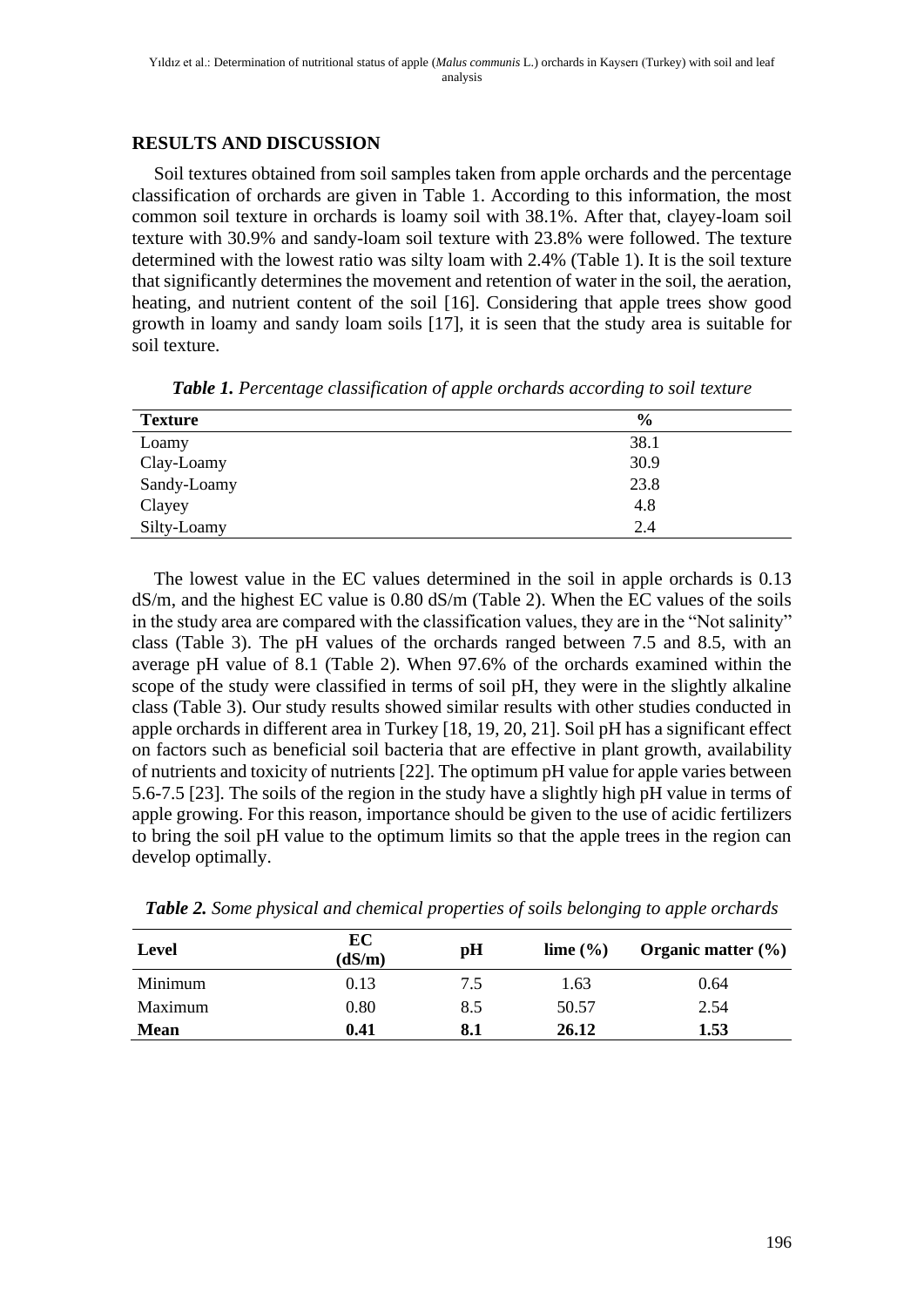|                 | $\sigma$ son samples $\mu$<br>Percantages of orchards $(\%$ |                     |                    |                                                            |                  |                      |  |  |
|-----------------|-------------------------------------------------------------|---------------------|--------------------|------------------------------------------------------------|------------------|----------------------|--|--|
| <b>Property</b> | <b>Very Low</b><br><b>Sufficient</b><br>Low                 |                     | <b>High</b>        |                                                            | <b>Very High</b> |                      |  |  |
| P(mg/kg)        | 7.1                                                         | 28.6                |                    | 35.7                                                       |                  | 0.0                  |  |  |
| $K$ (mg/kg)     | 2.4                                                         | 7.1                 |                    |                                                            | 47.6             | 0.0                  |  |  |
| $Ca$ (mg/kg)    | 0.0                                                         | 7.1                 | 26.2               |                                                            | 66.7             | 0.0                  |  |  |
| $Mg$ (mg/kg)    | 0.0                                                         | 11.9                | 88.1               |                                                            | 0.0              | 0.0                  |  |  |
| $Mn$ (mg/kg)    | 45.2                                                        | 23.8                | 31.0               |                                                            | 0.0              | 0.0                  |  |  |
| $Zn$ (mg/kg)    | 28.6                                                        | 35.7                | 14.3               |                                                            | 21.4             | 0.0                  |  |  |
|                 | Low                                                         |                     | <b>Sufficient</b>  |                                                            |                  | <b>High</b>          |  |  |
| Fe $(mg/kg)$    | 66.7                                                        |                     | 9.5                |                                                            |                  | 23.8                 |  |  |
|                 |                                                             | <b>Insufficient</b> |                    | <b>Sufficient</b>                                          |                  |                      |  |  |
| Cu (mg/kg)      |                                                             | 28.6                | 71.4               |                                                            |                  |                      |  |  |
|                 | <b>Very Low</b>                                             | <b>Low Lime</b>     | <b>Medium Lime</b> |                                                            | <b>High Lime</b> | Very High            |  |  |
| Lime $(\%)$     | Lime                                                        |                     |                    |                                                            |                  | Lime                 |  |  |
|                 | 0.0                                                         | 19.0                | 16.7               |                                                            | 0.0              | 64.3                 |  |  |
| $EC$ (dS/m)     |                                                             | <b>Not Salinity</b> |                    | <b>Medium</b><br>Low<br><b>Salinity</b><br><b>Salinity</b> |                  | <b>High Salinity</b> |  |  |
|                 |                                                             | 100.0               |                    | 0.0<br>0.0                                                 |                  | 0.0                  |  |  |
| Organic         | <b>Very low</b>                                             | Low                 | <b>Medium</b>      |                                                            | <b>High</b>      | Very High            |  |  |
| Matter (%)      | 19.0                                                        | 57.2                | 23.8               |                                                            | 0.0              | 0.0                  |  |  |
| pH              | <b>Strong</b>                                               | <b>Medium</b>       |                    | <b>Neutral</b>                                             | Slightly         | <b>Strong</b>        |  |  |
|                 | Acid                                                        | Acid                | Acid               |                                                            | <b>Alkaline</b>  | <b>Alkaline</b>      |  |  |
|                 | 0.0                                                         | 0.0                 | 0.0                | 2.4                                                        | 97.6             | 0.0                  |  |  |

*Table 3. Situation of apple orchards in terms of nutrients, pH, organic matter in terms of soil samples [26]*

A very wide range has emerged in terms of % lime content in the orchards. The lime content of the orchards was the lowest 1.63%, while the highest was 50.57% (Table 2). 64.3% of the orchards are in the "very high lime" class (Table 3). The high lime content in orchard soils poses a potential danger especially in terms of the availability of phosphorus and micro (iron, zinc, copper, manganese, etc.) elements [24]. The organic matter content of the examined soils is in the range of 0.64-2.54%, with an average value of 1.53% (Table 2). 76.2% of the orchard soils had "very low" or "low" organic matter content (Table 3). These results are like the results of other researchers [19, 21, 25]. As a result of the climatic effect and long years of agricultural use in our country, most of the soils are insufficient in terms of organic matter [26]. For a continuous production, it is recommended that the soil organic matter content be 3% and above [27]. Because organic materials are important in improving the physical, chemical, and micro-biological properties of the soil, increasing the cation exchange capacity of the soil, organic carbon, microbial biomass, and biological activity. [28, 29].

There were wide differences in the nutrient contents of the soil samples examined in the orchards (Table 4). Phosphorus values ranged from 1.31 mg/kg to 51.19 mg/kg, potassium was between 39.33 mg/kg and 484.07 mg/kg, and calcium range was determined between 944.53 mg/kg and 6857.60 mg/kg. The average values of magnesium, manganese, zinc, iron and copper values of orchards are 268.90 mg/kg, 13.31 mg/kg, 1.33 mg/kg, 2.67 mg/kg and 2.72 mg/kg, respectively. In general, 92.9% of the orchards are in the sufficient and rich class in terms of calcium, 90.5% potassium and 88.1% magnesium. On the other hand, the manganese (69.0%), zinc (64.3%) and phosphorus (35.7%) contents of orchard soils were deficient (Table 3).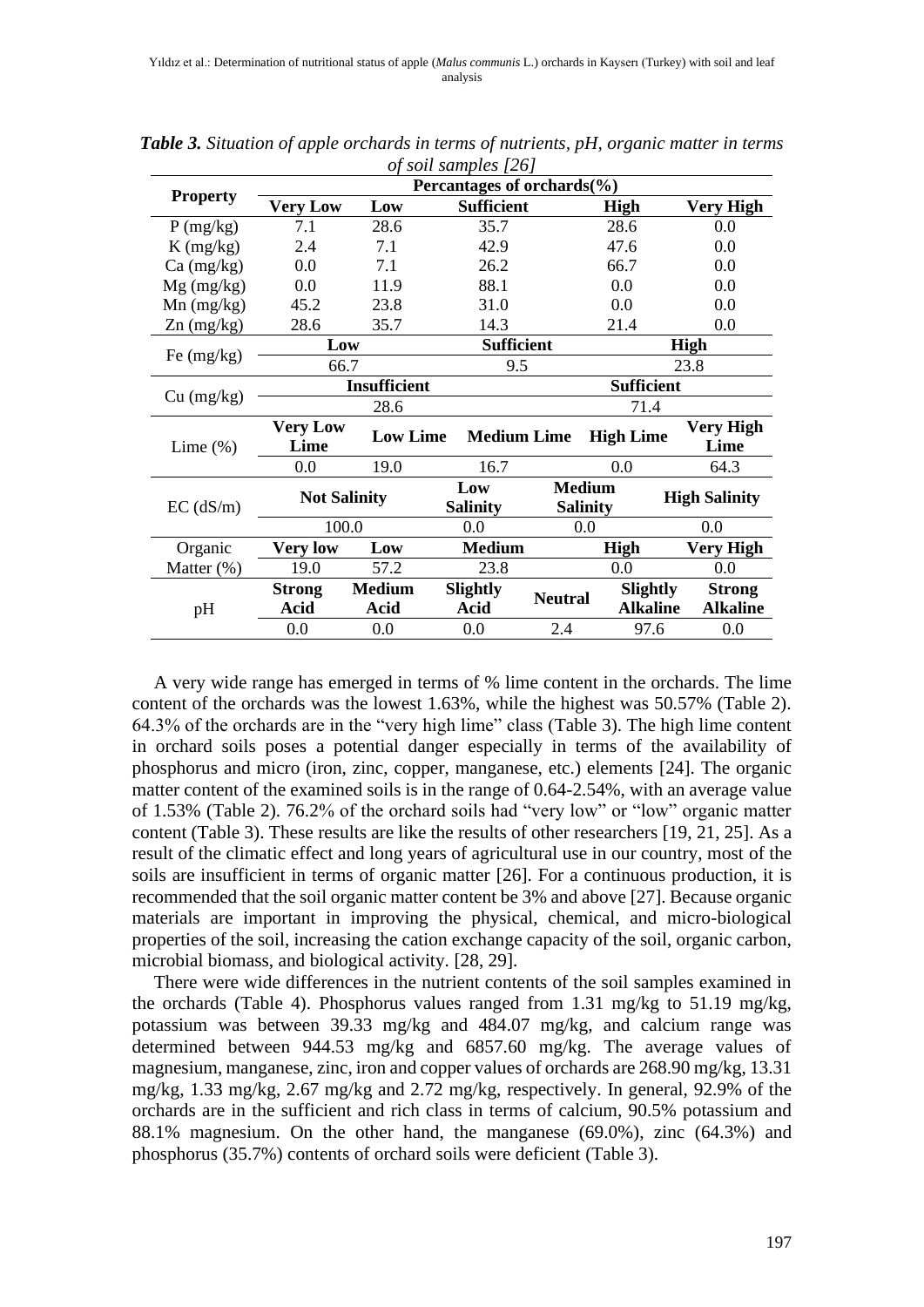| Level       |       |        | <b>Ca</b> | Mg                   | Mn    | Zn   | Fе    | Cu    |
|-------------|-------|--------|-----------|----------------------|-------|------|-------|-------|
| Minimum     | 131   | 39.33  | 944.53    | $103.04$ 1.16 0.01   |       |      | 0.01  | 0.01  |
| Maximum     | 51.19 | 484.07 |           | 6857.60 471.98 45.89 |       | 7.44 | 21.59 | 17.56 |
| <b>Mean</b> | 17.50 | 321.97 | 3777.66   | 268.90               | 13.31 | 1.33 | 2.67  | 2.72  |

*Table 4. Some nutrient contents of soils belonging to apple orchards (mg/kg)*

Table 5 also presents the results of leaf nutrient content in apple orchards cultivated in Kayseri province. N contents of apple leaves were found between 1.74% and 2.67%. Phosphorus values ranged from 0.09% to 0.19% and potassium range was determined between 1.44% and 1.95%. In the study, it was determined that Ca and Mg contents of the leaves were 1.07 and 0.70%, and 0.19 and 0.41%, respectively. The Mn, Zn, Fe, Cu and B contents of leaves from apple orchards ranged between  $29.94-117.53$  mg kg<sup>-1</sup>, 19.71-96.71 mg kg<sup>-1</sup>, 56.81-146.98 mg kg<sup>-1</sup>, 4.62-14.51 mg kg<sup>-1</sup> and 21.80-68.45 mg kg<sup>-1</sup> <sup>1</sup>, respectively.

| Level       |               |      | K                    | Ca   | Mg   | Mn                                   | Zn | Fe                     | Cu   | B     |
|-------------|---------------|------|----------------------|------|------|--------------------------------------|----|------------------------|------|-------|
|             | $\frac{0}{0}$ |      |                      |      |      | mg/kg                                |    |                        |      |       |
| Minimum     | 1.74          |      |                      |      |      | $0.09$ 1.44 1.07 0.19 29.94          |    | 19.71 56.81 4.62 21.80 |      |       |
| Maximum     | 2.67          |      | $0.19$ $1.95$ $1.70$ |      |      | 0.41 117.53 96.71 146.98 14.51 68.45 |    |                        |      |       |
| <b>Mean</b> | 2.10          | 0.14 | 1.65                 | 1.36 | 0.31 | 61.69                                |    | 42.72 91.74            | 7.91 | 42.11 |

*Table 5. Some plant nutrient contents of apple leaves*

The leaf nutrient content results were evaluated through the optimum range suggested by Jones et al. [30]. According to the results obtained from the leaf samples (Table 6), the most deficiency in the nutrient deficiency point of the orchards is phosphorus with 40.5%. Phosphorus was followed by copper with 21.4%. In general, all nutrients were found to be sufficient in orchards based on leaf analysis. There is a positive relationship between phosphorus deficiency in the percentages of orchards classified at the point of sufficiency of nutrients according to soil results, and phosphorus results obtained by leaf analysis. The elements found in excess in orchards are boron with 19%, calcium and nitrogen with 4.8%, and magnesium with 2.4%, respectively. Although the soil contents in the orchards were in the insufficient class in terms of microelements, microelement deficiency was not observed in the leaves. The reason for this can be explained by the producers' application of these elements with foliar fertilization. Phosphorus deficiency in leaves can be attributed to the effects of calcium present in the soil on the inhibition of phosphorus and potassium by plants [31]. In studies examining the nutritional status of apple orchards in terms of macro and micro elements, nitrogen, calcium, potassium, zinc, and copper deficiencies were found in Tokat province [18] and potassium, iron, zinc, and boron deficiencies in Çanakkale province [20].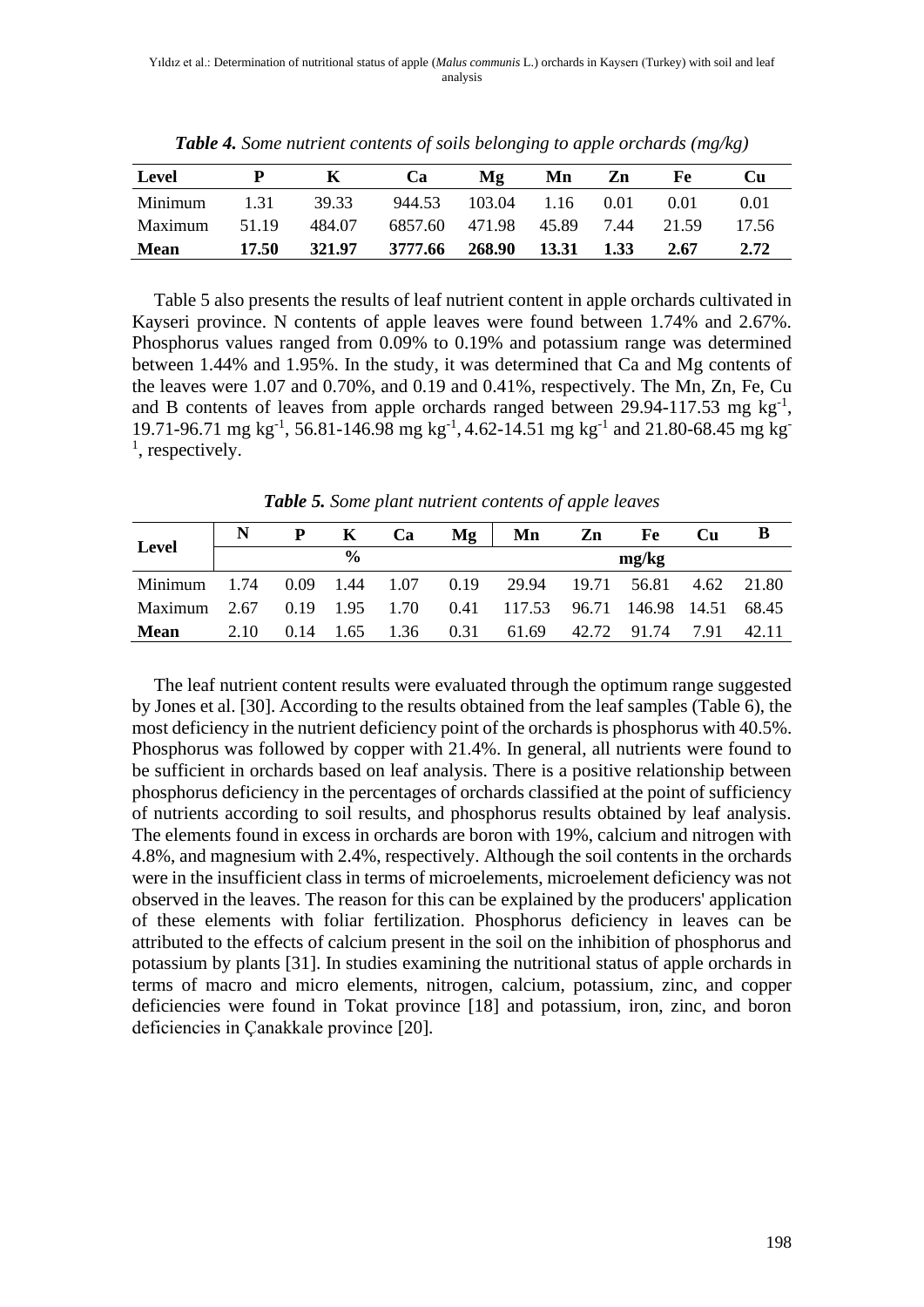| <b>Elements</b> | Insufficient | <b>Sufficient</b> | <b>Rich</b>                  |
|-----------------|--------------|-------------------|------------------------------|
|                 | $(\%)$       | $(\%)$            | $\left( \frac{9}{6} \right)$ |
| N               | 14.3         | 81.0              | 4.8                          |
| P               | 40.5         | 59.5              | 0.0                          |
| K               | 7.1          | 92.9              | 0.0                          |
| Mg              | 9.5          | 88.1              | 2.4                          |
| Ca              | 7.1          | 88.1              | 4.8                          |
| Fe              | 0.0          | 100.0             | 0.0                          |
| Mn              | 0.0          | 100.0             | 0.0                          |
| Zn              | 4.8          | 95.2              | 0.0                          |
| Cu              | 21.4         | 78.6              | 0.0                          |
| B               | 2.4          | 78.6              | 19.0                         |

*Table 6. Nutrient adequacy status in terms of leaf analysis in apple orchards [30]*

As a result, the nutritional status of the orchards was evaluated in accordance with the soil properties and leaf analysis in apple orchards in Develi, Yeşilhisar and Yahyalı districts of Kayseri province. In addition to the high lime content in the soils of orchard, deficiencies in terms of organic matter were also detected, and both issues should be emphasized at the point of cultivation. Since the soil reaction is slightly alkaline, acidic fertilizers should be preferred for fertilization. Green manure should be given importance to increase the amount of organic matter in the region. Legumes should be preferred as a sub-plant in the orchards and these plants should be mixed with the soil during the flowering period. These suggestions can be a guide to the producers to eliminate the nutritional problems in the region.

**Acknowledgement.** This work has been supported by Erciyes University Scientific Research Projects Coordination Unit under Grant number of FCD-2020-9930.

#### **REFERENCES**

- [1] Yaman, M., Uzun, A. (2020): Evaluation of Superior Hybrid Individuals with Intra and Interspecific Hybridization Breeding in Apricot. International Journal of Fruit Science 20 (sup3), S2045-S2055.
- [2] <https://www.fao.org/faostat/en/#data/QCL/visualize>
- [3] Atay, E., Pırlak, L., Atay, A.N. (2009): Elmalarda Meyve Büyüklüğünü Etkileyen Faktörler. Ege Üniversitesi Ziraat Fakültesi Dergisi 46(2): 137-144.
- [4] Yıldız, E., Uygur, V. (2017): Mineral nutrient status of almond (Prunus amygdalus L.) orchards growing in the Uşak (Turkey) province. The Eurasian Agriculture and Natural Sciences Congress, Bishkek, Kyrgyzstan, 280-285.
- [5]. Ceylan, Ş., Karaçal, İ., Tüfenkçi, Ş., Gürbüz, Ö. (2004): Van yöresi elma bahçelerinin beslenme durumu. Anadolu Ege Tarımsal Araştırma Enstitüsü Dergisi 14(1).
- [6] Bergmann, W. (1992): Colour Atlas Nutritional Disorders of Plants: Visula and Analytical Diagnosis. Gustav Fischer Jena, 1 st edition, New York. 386 p.
- [7] Bouyoucus, G.J. (1952): A recalibration of the hydrometer for making mechanical analysis of soils. Agronomy Journal 43: 434-438
- [8] Jackson, M.L. (1959): Soil Chemical Analysis. Englewood Cliffs, New Jersey.
- [9] Çağlar, K.O. (1949): Toprak Bilgisi. Ankara Üniversitesi Ziraat Fakültesi Yayınları, Ankara.